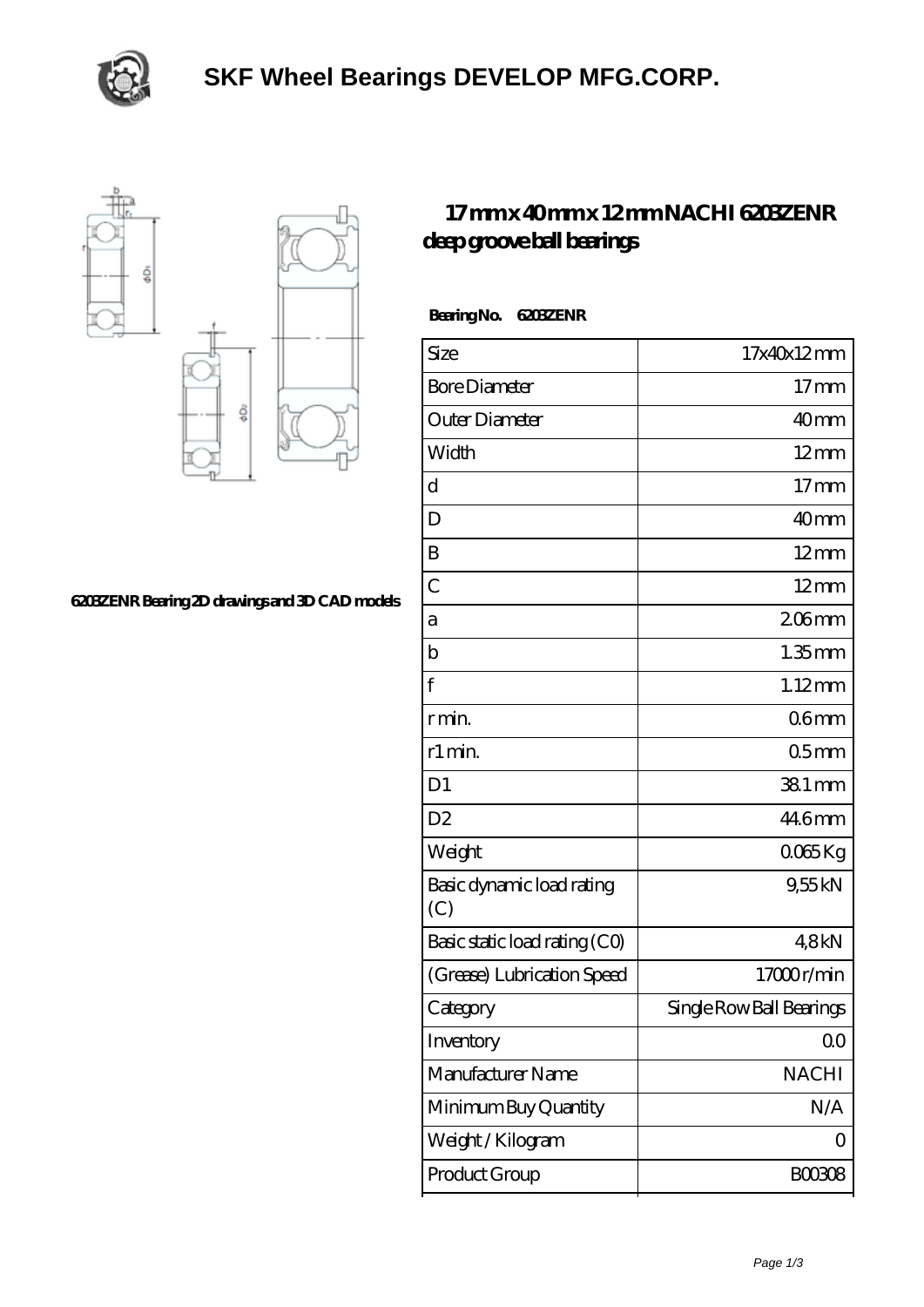

## **[SKF Wheel Bearings DEVELOP MFG.CORP.](https://m.subww.com)**

| Enclosure                          | 1 Metal Shield                                                                                                                                                                                                                  |
|------------------------------------|---------------------------------------------------------------------------------------------------------------------------------------------------------------------------------------------------------------------------------|
| Precision Class                    | ABEC 1   ISO PO                                                                                                                                                                                                                 |
| Maximum Capacity / Filling<br>Slot | N <sub>o</sub>                                                                                                                                                                                                                  |
| Rolling Element                    | <b>Ball Bearing</b>                                                                                                                                                                                                             |
| Snap Ring                          | Yes                                                                                                                                                                                                                             |
| Internal Special Features          | No                                                                                                                                                                                                                              |
| Cage Material                      | Steel                                                                                                                                                                                                                           |
| Internal Clearance                 | CO-Medium                                                                                                                                                                                                                       |
| Inch - Metric                      | Metric                                                                                                                                                                                                                          |
| Long Description                   | 17MM Bore; 40MM<br>Outside Diameter; 12MM<br>Outer Race Width; 1 Metal<br>Shield; Ball Bearing; ABEC 1<br>  ISO PQ No Filling Slot;<br>Yes Snap Ring, No Internal<br>Special Features;<br>CO Medium Internal<br>Clearance; Stee |
| <b>Other Features</b>              | Deep Groove   With Snap<br>Ring                                                                                                                                                                                                 |
| Category                           | Single Row Ball Bearing                                                                                                                                                                                                         |
| <b>UNSPSC</b>                      | 31171504                                                                                                                                                                                                                        |
| Harmonized Tariff Code             | 8482105068                                                                                                                                                                                                                      |
| Noun                               | Bearing                                                                                                                                                                                                                         |
| <b>Keyword String</b>              | Ball                                                                                                                                                                                                                            |
| Manufacturer URL                   | http://www.nachiamerica.c<br>om                                                                                                                                                                                                 |
| Weight/LBS                         | 0.146                                                                                                                                                                                                                           |
| Outside Diameter                   | 1.575 Inch   40 Millimeter                                                                                                                                                                                                      |
| Bore                               | Q669Inch   17 Millimeter                                                                                                                                                                                                        |
| Outer Race Width                   | Q472Inch   12Millimeter                                                                                                                                                                                                         |
| Inner Race Width                   | OInch   OMillimeter                                                                                                                                                                                                             |
| Bore Type                          | Cylindrical Bore                                                                                                                                                                                                                |
| Configuration                      | Single Row                                                                                                                                                                                                                      |
| <b>Bore Size</b>                   | $17 \,\mathrm{mm}$                                                                                                                                                                                                              |